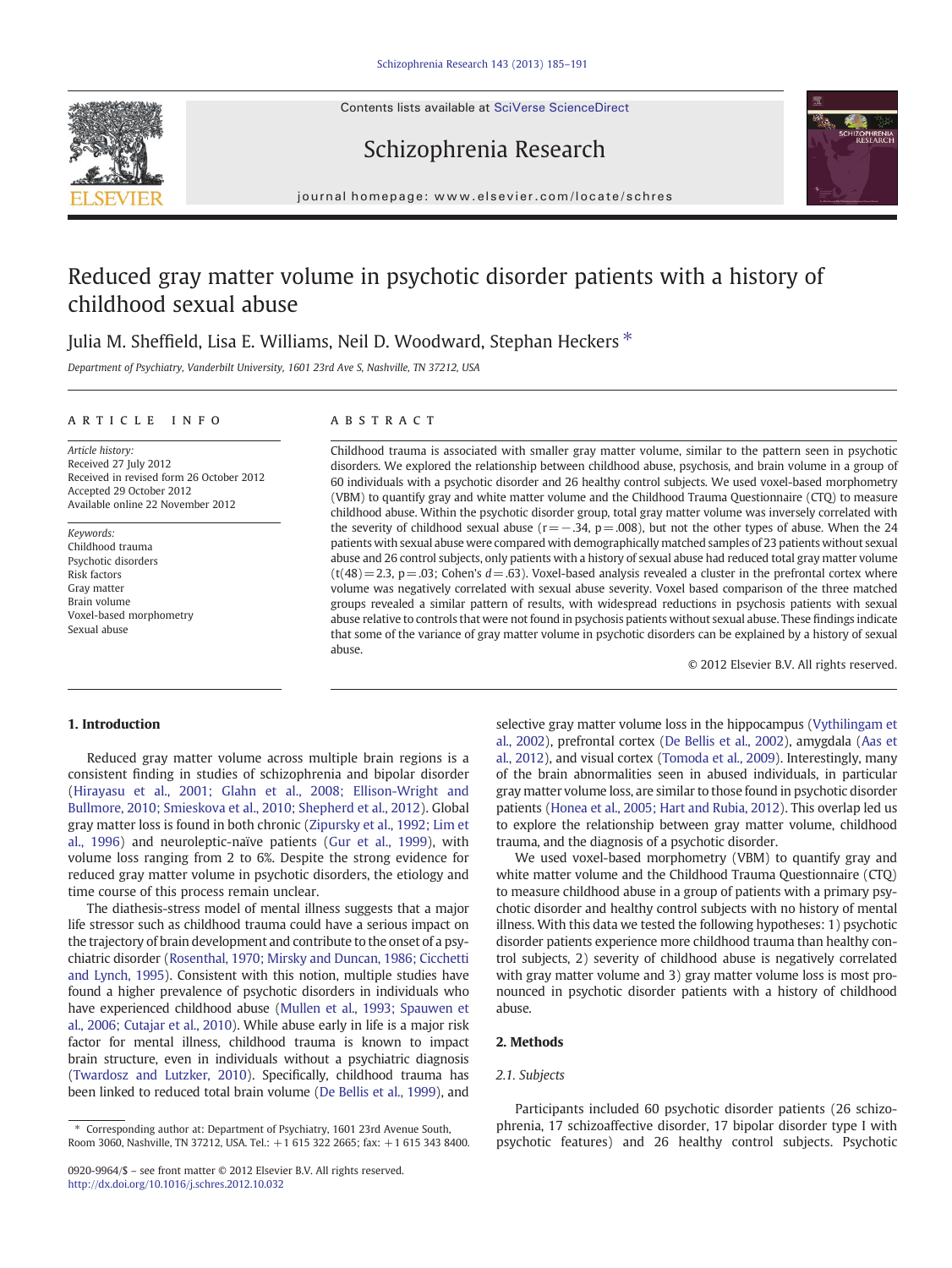<span id="page-1-0"></span>disorder patients were recruited from the inpatient and outpatient clinic of the Vanderbilt Psychiatric Hospital, and healthy controls were recruited via advertisements within the community. All participants completed written informed consent after approval of the study protocol by the Vanderbilt University Institutional Review Board, Nashville, Tennessee. All participants were administered the Structured Clinical Interview of the DSM-IV-TR (SCID) to confirm diagnoses in patients and rule out current or past psychiatric illness in healthy controls. An estimate of pre-morbid IQ was collected from all participants using the Wechsler Test of Adult Reading [\(Weschler, 2001\)](#page-6-0). In addition, we assessed all patients with the Hamilton Rating Scale for Depression (HAMD), Young Mania Rating Scale (YMRS) and Positive and Negative Syndrome Scale (PANSS) ([Hamilton, 1960; Young](#page-6-0) [et al., 1978; Kay et al., 1987\)](#page-6-0). Exclusion criteria included age less than 16 or greater than 65, estimated pre-morbid IQ of less than 70, presence of a systemic medical illness (e.g. diabetes, cardiovascular disease) or central nervous system disorder (e.g. multiple sclerosis, epilepsy) that would affect study results, reported pregnancy or lactation, history of significant head trauma, psychotropic drug use (healthy subjects only), substance abuse within the last three months (patients) or lifetime history of substance abuse/dependence (healthy subjects), and MRI contra-indicators (e.g. metal implants, claustrophobia) (for subject demographics, see Table 1).

#### 2.2. Measures

#### 2.2.1. Childhood Trauma Questionnaire (CTQ)

All participants completed the short version of the Childhood Trauma Questionnaire (CTQ, [\(Bernstein et al., 1997\)](#page-5-0)), a self-report questionnaire that measures the experience and severity of five different types of childhood trauma: physical abuse, sexual abuse, emotional abuse, emotional neglect, and physical neglect [\(Bernstein](#page-5-0) [et al., 2003\)](#page-5-0). Each category of trauma is assessed with five questions (e.g. someone tried to touch me in a sexual way or tried to make me touch them) for which the subject had to select a level of frequency: never true, rarely true, sometimes true, often true, or very often true. These responses were then coded on a 5-point Likert scale. Total CTQ scores range from 25 to 125, with each individual abuse sub-scale ranging from 5 to 25 and higher scores indicating more severe abuse. The validity and reliability of the CTQ have been verified in independent studies ([Scher et al., 2001; Wright et al., 2001; Paivio](#page-6-0) [and Cramer, 2004](#page-6-0)). Additionally, the CTQ has been previously used to assess childhood trauma in psychotic disorder patients [\(Holowka](#page-6-0) [et al., 2003; Compton et al., 2004; Schafer et al., 2006](#page-6-0)) and prior research has demonstrated the validity of self-report measures in individuals with serious mental illness ([Meyer et al., 1996; Goldberg](#page-6-0) [et al., 2002; Niv et al., 2007](#page-6-0)) and of retrospective reports of abuse in patients with psychosis ([Dill et al., 1991; Fisher et al., 2011](#page-6-0)). Individuals were defined as "abused" for each abuse sub-type if their score

#### Table 1

Demographic and clinical characteristics of participants.

corresponded with the lowest threshold for "moderate–severe abuse" as defined by the CTQ manual (for rates of abuse in both groups, see [Table 2\)](#page-2-0).

#### 2.2.2. MRI acquisition

Imaging data for all participants was collected on a 3 T Philips Intera Achieva scanner located at the Vanderbilt University Institute of Imaging Science (VUIIS). We acquired a high-resolution T1-weighted fast field echo (FFE) structural scan (170 sagittal slices, matrix =  $256 \times 256$ , 1.0 mm isovoxel resolution,  $TR/TE=8.0/3.7$  ms) on each subject. Foam padding was used to stabilize the head, and earplugs and headphones were provided for each subject to minimize scanner noise. Each subjects' anatomical T1-weighted image was visually inspected and images with obvious artifact related to movement (i.e. ringing) or significant signal inhomogeneity were not included in the analysis.

#### 2.2.3. Voxel-based morphometry

T1-weighted structural brain images were pre-processed and quantitatively analyzed using the VBM8 toolbox [\(http://dbm.neuro.](http://dbm.neuro.uni-jena.de/vbm/download/) [uni-jena.de/vbm/download/](http://dbm.neuro.uni-jena.de/vbm/download/)) for SPM8 (http://www.fi[l.ion.ucl.ac.uk/](http://www.fil.ion.ucl.ac.uk/spm/software/spm8/) [spm/software/spm8/\)](http://www.fil.ion.ucl.ac.uk/spm/software/spm8/). Following bias-correction, the T1-weighted images were segmented and affine (i.e. linear) normalized to MNI space. Following linear normalization, tissue class images were nonlinearly normalized using the high-dimensional DARTEL algorithm to predefined templates provided with the VBM8 toolbox. The gray matter tissue class images were then modulated using the non-linear components derived from the high-dimensional DARTEL normalization step, thereby preserving the absolute amount of tissue after correcting for variation in individual brain sizes. The non-linear modulated DARTEL normalized gray matter images were smoothed with an 8 mm kernel and used in the subsequent voxel-based statistical analyses described below. In addition to the non-linear modulated gray matter images derived through the high-dimensional DARTEL normalization procedure, the native space tissue class images were also output from the VBM8 toolbox from which total gray, white, CSF, and intracranial volume (i.e.  $GM + WM + CSF$ ) was calculated.

#### 2.3. Statistical analysis

#### 2.3.1. Childhood trauma and brain volume: global effects

The relationship between childhood trauma and brain volumes was analyzed with a partial correlation controlling for age and gender, testing the hypothesis that severity of childhood abuse is correlated with total gray matter volume. A repeated measures analysis of variance (ANOVA) was then used to compare the average brain volume between three demographically-similar groups of subjects: psychotic disorder patients who were sexually abused (n=24; sexual abuse score  $\geq$ 8), psychotic disorder patients who were not sexually abused  $(n=23;$ sexual abuse score  $\leq$ 7), and healthy control subjects (n=26). Main

|                                             | Healthy control subjects<br>$(n=26)$ | All patients<br>$(n=60)$ | Sub-group: patients with sexual abuse<br>$(n=24)$ | Sub-group: patients without sexual abuse<br>$(n=23)$ |
|---------------------------------------------|--------------------------------------|--------------------------|---------------------------------------------------|------------------------------------------------------|
| Sex (male/female)                           | 13/13                                | 32/28                    | 8/16                                              | 11/12                                                |
| Race (White/Black/Other)                    | 13/12/1                              | 40/18/2                  | 18/5/1                                            | 12/10/1                                              |
| Age                                         | 38.2(10.8)                           | 35.5(13.3)               | 41.7(11.9)                                        | 36.3(13.5)                                           |
| Participant's education, years <sup>a</sup> | 15.3(2.0)                            | 13.0(2.4)                | 12.8(2.3)                                         | 12.6(2.5)                                            |
| Parental education, years                   | 13.4 (1.9)                           | 13.5(2.6)                | 13.1(2.6)                                         | 13.1(2.7)                                            |
| Pre-morbid IQ, WTAR <sup>b</sup>            | 103.7(13.6)                          | 98.1 (16.9)              | 94.7 (16.7)                                       | 95.8 (17.5)                                          |
| HAM-D                                       | $\overline{\phantom{m}}$             | 13.4 (10.7)              | 16.4(9.9)                                         | 12.3(12.6)                                           |
| <b>YMRS</b>                                 | $\qquad \qquad =$                    | 9.0(8.0)                 | 8.6(8.1)                                          | 9.2(8.9)                                             |
| PANSS total                                 | ۰                                    | 63.4 (15.4)              | 60.7 (13.9)                                       | 66.5 (17.5)                                          |
|                                             |                                      |                          |                                                   |                                                      |

HAM-D, Hamilton Depression Rating Scale; PANSS, Positive and Negative Syndrome Scale; WTAR, Wechsler Test of Adult Reading; YMRS, Young Mania Rating Scale. Mean (SD) values are reported unless indicated otherwise.

 $a$  Significantly different between healthy controls and all psychotic disorder patients,  $p<.001$ .

 $b$  Significantly different between healthy controls and psychosis patients with sexual abuse, p<.05.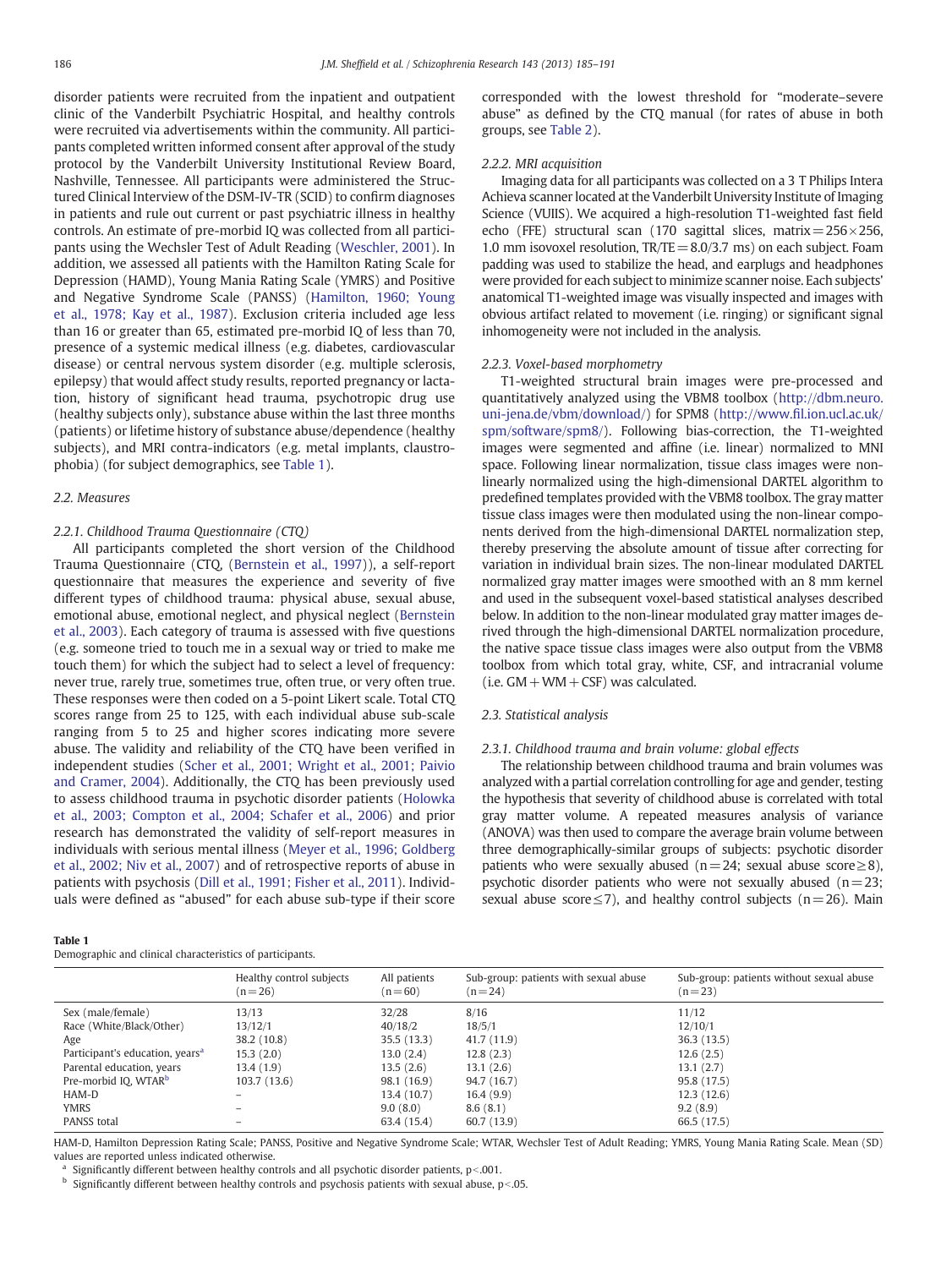<span id="page-2-0"></span>

| Table 2                                                   |  |  |  |
|-----------------------------------------------------------|--|--|--|
| Number of participants who reported each type of abuse on |  |  |  |

| Abuse sub-scale <sup>a</sup> | Healthy control subjects<br>$n = 26$ | Psychotic disorder patients<br>$n = 60$ |
|------------------------------|--------------------------------------|-----------------------------------------|
| Physical abuse               |                                      | 22                                      |
| Sexual abuse                 |                                      | 18                                      |
| Emotional abuse              |                                      | 33                                      |
| <b>Emotional neglect</b>     |                                      | 36                                      |
| Physical neglect             |                                      | 16                                      |

the CTQ.

<sup>a</sup> Abuse was defined as a score of  $\geq$  10 for physical abuse;  $\geq$  8 for sexual abuse;  $\geq$  13 for emotional abuse;  $\geq$  15 for emotional neglect; and  $\geq$  10 for physical neglect.

effects and interactions were tested with planned one-way ANOVAs and independent-sample t-tests.

#### 2.3.2. Childhood trauma and brain structure: regional effects

Follow-up voxel-based analyses were performed for all types of abuse that were significantly correlated with global gray matter volume. To examine the relationship between regional brain volumes and childhood trauma in patients with psychosis, the modulated gray matter images derived from VBM8 were entered into a voxel-wise multiple regression analysis with severity of abuse entered as a predictor, and age and gender entered as nuisance covariates. The effect of abuse was examined across the whole brain and in 3 a priori regions of interest (ROIs) based on previous studies: hippocampus, amygdala, and prefrontal cortex. The hippocampus and amygdala masks were taken from the WFU PickAtlas (version 3.0 ([Maldjian et](#page-6-0) [al., 2003](#page-6-0))). The prefrontal cortex mask was created from the LONI probabilistic atlas of cortical brain structures [\(Shattuck et al., 2008](#page-6-0)) and consisted of the superior, middle, and inferior frontal gyri, the middle and lateral orbitofrontal gyri, the gyrus rectus, and the anterior cingulate gyrus [\(Woodward et al., 2012](#page-6-0)).

#### 2.3.3. Childhood trauma and brain structure: diagnosis effects

Total gray matter volume was compared between groups using a one-way ANOVA with 3 levels: psychosis with abuse, psychosis without abuse, and control and post-hoc pair-wise t tests. A series of voxel-based t-tests was used to compare regional differences between groups. For voxel-based analyses a threshold adjustment method based on Monte-Carlo simulations with our whole brain and ROI masks (AlphaSim, <http://afni.nimh.nih.gov/pub/dist/doc/manual/AlphaSim.pdf>) was used to protect against type I errors. Using a voxel p-value of 0.001 for the whole brain, a minimum cluster size of 136 voxels provides a corrected family wise error rate of  $\alpha$  = 0.05. For ROI analyses, the following cluster sizes using a voxel p-value of 0.05 provide a corrected family wise error rate of  $\alpha$  = 0.05: hippocampus k = 384, amygdala k = 219, and pre-frontal cortex  $k=231$ .

### 3. Results

Psychotic disorder patients reported significantly more childhood abuse than healthy control subjects for overall abuse ( $F(1, 84) = 13.2$ ,  $p$ <.001) and all five sub-scales of the CTO, with the exclusion of emotional neglect which trended in the same direction (physical abuse: F(1, 84) = 5.3, p = .024; sexual abuse: F(1, 84) = 9.4, p = .003; emotional abuse: F(1, 84) = 17.0, p < 001; emotional neglect: F(1, 84) = 2.9, p = .09; physical neglect:  $F(1, 84) = 5.5$ , p = .02) (Fig. 1).

Within the psychotic disorder sample, there was a negative correlation between total CTQ score and gray matter volume ( $r = -0.27$ ,  $p = .04$ ), but no significant correlation between CTQ score and white matter ( $r = -0.02$ ,  $p = 0.87$ ) or CSF volume ( $r = -0.19$ ,  $p = 0.15$ ), when controlling for age and gender. To test if this relationship was driven by any particular CTQ subscale, similar correlation analyses were performed. We found a significant negative correlation between sexual abuse and gray matter volume, such that more severe sexual abuse was related to smaller global gray matter volume ( $r = -0.34$ ,  $p = 0.008$ ; [Fig. 2](#page-3-0)). This relationship was specific to sexual abuse, as gray matter volume was not correlated with any other abuse sub-scale (physical abuse:  $r=-.12$ ,  $p=.38$ ; emotional abuse:  $r=-.18$ ,  $p=.18$ ; emotional neglect:  $r = -0.16$ ,  $p = 0.23$ ; physical neglect:  $r = -0.20$ ,  $p = 0.13$ ). No relationship was found between sexual abuse score and white matter volume  $(r = -0.11, p = .42)$  or CSF volume  $(-0.17, p = .20)$ .

Since both a history of sexual abuse and a psychotic disorder diagnosis have been linked to gray matter volume loss, we attempted to disambiguate the two effects by comparing global gray matter volume between the 24 psychotic disorder patients with sexual abuse to demographically matched samples of psychotic patients without abuse  $(n=23)$  and control subjects  $(n=26)$ . All three groups did not significantly differ on age, gender, race, or parental education [\(Table 1\)](#page-1-0). A  $3 \times 3$  ANOVA with group and tissue type entered as between and within subject factors, respectively, revealed a significant group by tissue type interaction ( $F(4, 140) = 4.93$ ,  $p=$ .001). Follow-up ANOVAs indicated that the interaction was due to a significant group effect for gray matter (F(2, 70) = 4.03, p = .02; [Fig. 3\)](#page-3-0), but not white matter and CSF volumes (F(2, 70) = 1.4,  $p=$ .25;  $F(2, 70) = .45$ ,  $p = .64$ , respectively). Specifically, as shown in [Fig. 3](#page-3-0), psychotic patients with a history of sexual abuse had significantly less gray matter volume compared to both healthy control subjects (t(48)=2.3, p=.03; Cohen's  $d = .63$ ) and psychotic disorder patients without a history of sexual abuse  $(t(45)=2.4, p=.02;$ Cohen's  $d = .71$ ). Interestingly, psychotic disorder patients without a



Fig. 1. Psychotic disorder patients reported significantly more childhood abuse than healthy control subjects for all five sub-scales of the Childhood Trauma Questionnaire (CTQ), except for emotional neglect. Independent sample t-tests revealed differences of  $p<0.03$  for all other sub-scales, as indicated by  $*p<0.05$ , and  $*p<0.1$ .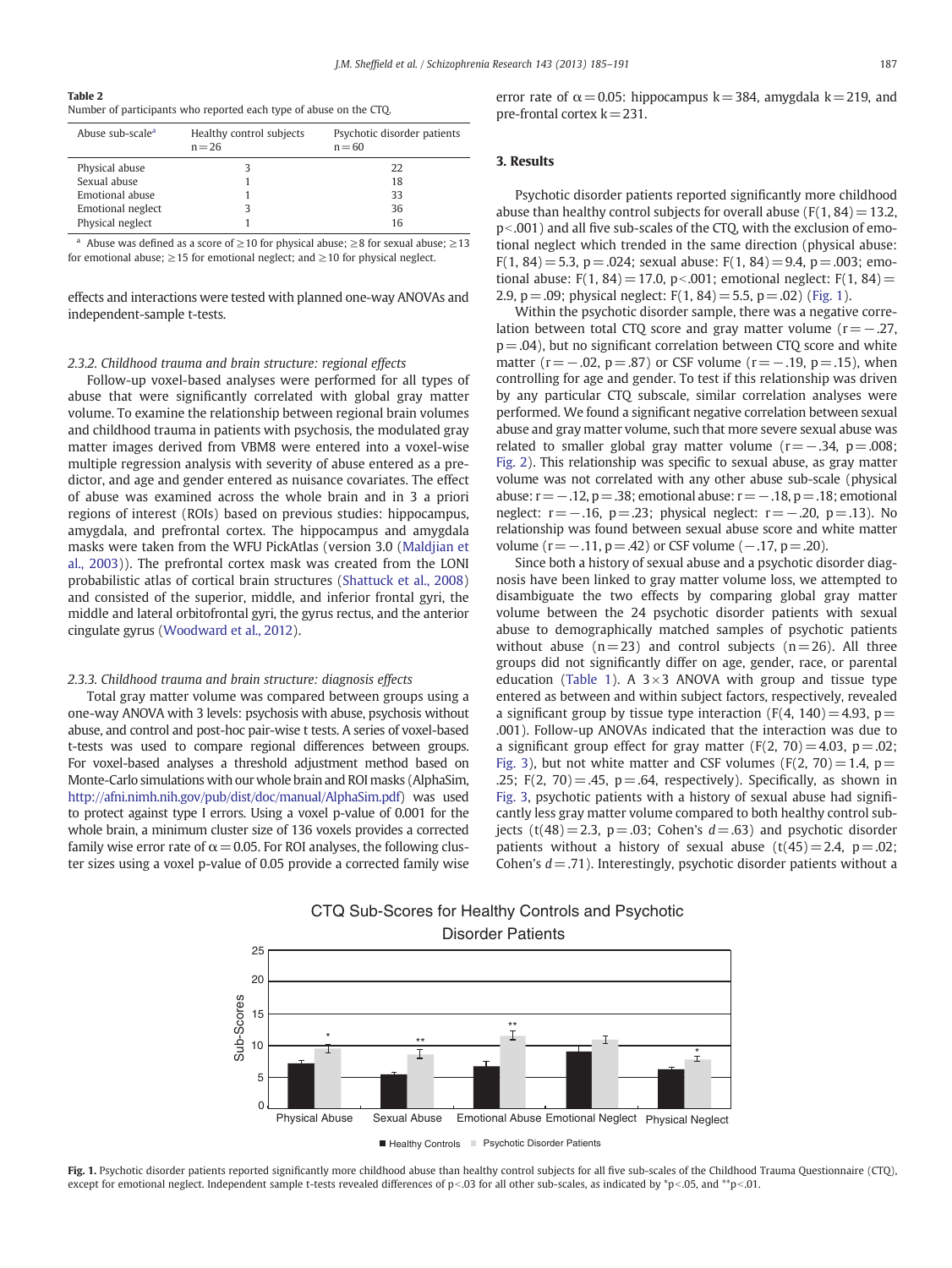<span id="page-3-0"></span>

Fig. 2. CTO sub-scale scores for childhood sexual abuse were negatively correlated with gray matter volume for all psychotic disorder patients, when controlling for age and gender  $(r=-.34, p=.008)$ .

history of sexual abuse did not differ from healthy control subjects on the overall gray matter volume  $(t(47)=.40, p=.69)$ .

To test whether the reduced total gray matter volume associated with sexual abuse severity in psychosis patients was localized to any specific brain regions, we performed a voxel-based regression analysis using sexual abuse severity as a predictor, controlling for age and gender. At the whole brain level there was one significant cluster in the left middle frontal gyrus, which was negatively correlated with sexual abuse severity ([Fig. 4\)](#page-4-0). This cluster fell within our a priori defined pre-frontal cortex (PFC) ROI. Sexual abuse severity was not correlated with gray matter volume in the hippocampus or the amygdala.

A series of t-tests was used to compare regional gray matter volume between groups [\(Fig. 5,](#page-4-0) [Table 3](#page-5-0)). Compared to controls, patients with a psychotic disorder demonstrated reduced gray matter volume in the frontal lobes, occipital lobes, and cerebellum. More widespread differences were observed between controls and psychosis patients with a history of sexual abuse, with clusters of gray matter decreases in the frontal, parietal, temporal and occipital lobes in the patient group. In contrast, psychotic patients without a history of abuse had gray matter decreases in only a single cluster in the left cerebellum relative to healthy controls. Comparing the two patient groups revealed reduced gray matter volume in bilateral frontal regions in psychotic patients with a history of sexual abuse. However, at a less

stringent threshold, we detected more widely distributed changes in gray matter volume in both psychosis groups (Supplemental Fig. 1).

#### 4. Discussion

In a sample of psychotic disorder patients we found a significant negative correlation between total gray matter volume and severity of childhood sexual abuse, similar to a previous study of healthy subjects ([Dannlowski et al., 2012](#page-6-0)). Psychotic patients with a history of sexual abuse had significantly smaller total gray matter volume than both healthy control subjects and psychotic disorder patients who were not sexually abused, suggesting that a history of sexual abuse contributes to the well-known reduction in overall gray matter volume in psychotic disorder patients ([Young et al., 1978](#page-6-0)).

In addition to these differences in total gray matter volume, we found a pattern of frontal lobe, occipital lobe and cerebellum gray matter reductions in the psychotic disorder patients, consistent with previous studies [\(Honea et al., 2008\)](#page-6-0). When comparing each psychotic disorder patient group to healthy controls, patients with a history of sexual abuse exhibited a more widespread pattern of gray matter volume reduction, consistent with previous findings of individuals who experienced abuse ([Treadway et al., 2009\)](#page-6-0). A direct comparison between the two psychosis groups showed that psychotic disorder patients with sexual abuse had significantly reduced gray matter



Fig. 3. In demographically matched samples, psychotic disorder patients with childhood sexual abuse ( $n=24$ ) had significantly decreased gray matter volume compared to healthy controls  $(n=26)$  (t $(48)$  = 2.3, p = .03; Cohen's d = .63) and psychotic disorder patients without sexual abuse  $(n=23)$  (t $(45)$  = 2.4, p=.02; Cohen's d = .71). Psychotic disorder patients without sexual abuse did not differ in gray matter volume from healthy control subjects (t(47) = .40, p = .69).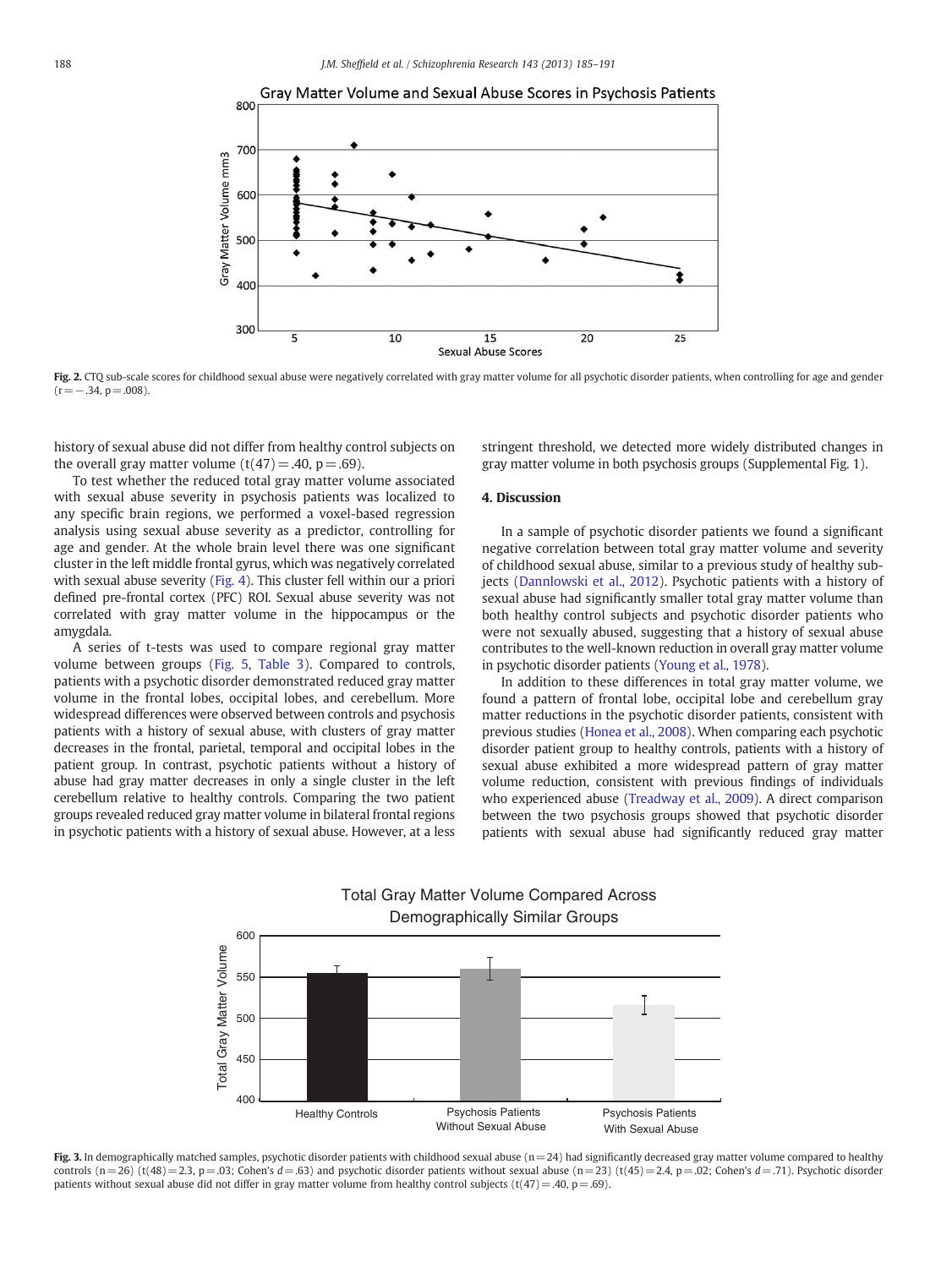<span id="page-4-0"></span>

Fig. 4. The severity of sexual abuse was correlated negatively with gray matter volume in the left middle frontal gyrus (k=265, -48, 23, 31). Statistical parametric maps thresholded at  $p<0.001$  (cluster-corrected  $p<0.05$ ).

volume in the bilateral prefrontal cortex (PFC), an area previously found to be reduced in individuals who have experienced trauma [\(Carrion et](#page-5-0) [al., 2001](#page-5-0)). Importantly, this area covaried linearly with severity of abuse, providing further evidence that the observed gray matter loss is related to the experience of abuse. These data suggest that a specific environmental stressor, such as childhood sexual abuse, may contribute to findings of gray matter reduction often found in psychotic disorder patients ([Lim et al., 1996; Glahn et al., 2008](#page-6-0)).

Relative to healthy controls, psychotic disorder patients without a history of sexual abuse showed significantly reduced gray matter volume only in the cerebellum. The cerebellum has been implicated as a region of neural dysfunction in schizophrenia, which contributes to cognitive impairments via disrupted monitoring of mental events within the context of time (for review, see [Andreasen and Pierson,](#page-5-0) [2008\)](#page-5-0). Additionally, other studies have found reduced cerebellar volume in schizophrenia ([Ichimiya et al., 2001; Loeber et al., 2001](#page-6-0)), providing further evidence that this structural difference is likely due to the diagnosis of a psychotic disorder.

In contrast, psychotic disorder patients who experienced sexual abuse displayed a global reduction in gray matter volume, with widespread regions showing significant reduction compared to healthy controls. The pattern of gray matter reduction in this comparison is similar to many previous studies of gray matter volume loss in psychosis ([Zipursky et al., 1992; Bora et al., 2011; Asami et al., 2012;](#page-6-0) [Shepherd et al., 2012](#page-6-0)), and our data point to sexual abuse as a possible mechanism for this decrease in gray matter volume. Multiple theories attempt to explain the link between childhood maltreatment and abnormal neural development (for review see [Glaser, 2000](#page-6-0)). Most focus on an abnormal stress response mediated by the hypothalamic– pituitary–adrenal (HPA) axis (for review, see [Lupien et al., 2009](#page-6-0)). Increased levels of stress hormones have been linked to reductions in brain volume in abused individuals and cortisol levels have been found to correlate with duration of abuse [\(De Bellis et al., 1999\)](#page-6-0). Studies on early stress or trauma have found gray matter reductions in the hippocampus ([Bremner et al., 1997\)](#page-5-0) and amygdala [\(Weniger et al.,](#page-6-0) [2009](#page-6-0)), two structures that are thought to be directly involved in the HPA-axis (for review, see [Herman et al., 2005\)](#page-6-0). However, we did not find significant reductions in hippocampal or amygdala gray matter volume related to sexual abuse severity in the psychotic disorder subjects. While this was unexpected, previous studies of post-traumatic stress disorder (PTSD) have failed to find reduced hippocampal volume in patients who have experienced trauma [\(Bonne et al., 2001; De Bellis](#page-5-0) [et al., 2002\)](#page-5-0), and a recent study of psychosis patients also failed to replicate hippocampal volume reduction associated with childhood



Fig. 5. Gray matter volume loss in psychotic disorder patients with and without a history of sexual abuse. Compared to healthy subjects, psychotic disorder patients demonstrated gray matter volume loss in regions consistently implicated in the disorder, including the frontal lobe, occipital lobe, and the cerebellum. Gray matter volume loss was more pronounced in psychotic disorder patients with a history of sexual abuse, with reductions across the frontal, parietal, and temporal lobes. In contrast, gray matter volume loss in psychotic disorder patients without a history of sexual abuse was significant only in the cerebellum. Comparing the two patient groups revealed bilateral frontal regions with decreased gray matter volume in patients with a history of abuse. Statistical parametric maps thresholded at  $p<001$  (cluster-corrected  $p<05$ ).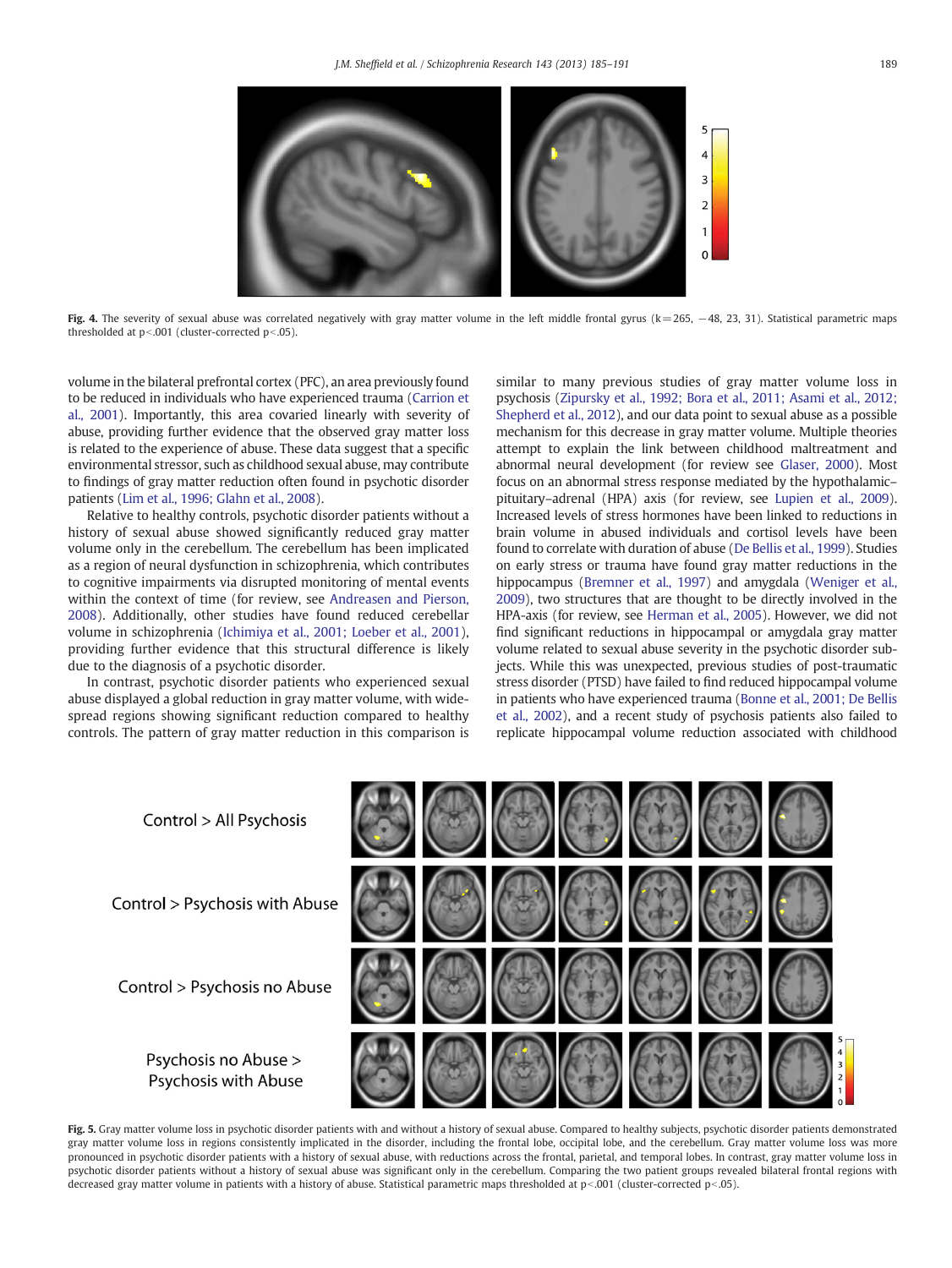<span id="page-5-0"></span>

|  |  | Significant clusters for group comparison. |
|--|--|--------------------------------------------|

|                                             | Hemisphere | No. of voxels Z-score |       | MNI peak voxel  |  |  |
|---------------------------------------------|------------|-----------------------|-------|-----------------|--|--|
| $Control > all$ psychosis                   |            |                       |       |                 |  |  |
| Pre-central gyrus                           | Left       | 583                   | 4.53  | $-50, -10, 30$  |  |  |
| Cerebellum                                  | Left       | 164                   | 4.10  | $44. -73. -2$   |  |  |
| Inferior occipital gyrus                    | Right      | 272                   | 4.02  | $-20, -66, -33$ |  |  |
| Control > psychosis with abuse              |            |                       |       |                 |  |  |
| Medial frontal gyrus                        | Left       | 881                   | 4 4 8 | $-11, 14, 52$   |  |  |
| Inferior temporal gyrus                     | Right      | 344                   | 4.27  | $45. -72. -2$   |  |  |
| Precentral gyrus                            | Left       | 605                   | 4.27  | $-50, -10, 28$  |  |  |
| Inferior parietal lobule                    | Left       | 397                   | 442   | $-57, -39, 28$  |  |  |
| Inferior frontal gyrus                      | Right      | 229                   | 3.9   | $36.18 - 20$    |  |  |
|                                             | Left       | 290                   | 3.68  | $-50, 18, 4$    |  |  |
| Superior temporal gyrus                     | Right      | 158                   | 3.53  | $60, -42, 7$    |  |  |
| $Control$ > psychosis no abuse              |            |                       |       |                 |  |  |
| Cerebellum                                  | Left       | 348                   | 3.91  | $-20, -67, -32$ |  |  |
| Psychosis no abuse $>$ psychosis with abuse |            |                       |       |                 |  |  |
| Anterior cingulate cortex                   | Bilateral  | 559                   | 3.84  | $3, 41, -14$    |  |  |
| Inferior frontal gyrus                      | Left       | 269                   | 3.45  | $-18, 24, -18$  |  |  |

trauma (Aas et al., 2012). It is possible that brain changes associated with psychosis, which include volume reduction of the hippocampus and amygdala [\(Heckers and Konradi, 2010\)](#page-6-0), render the hippocampus less likely to exhibit the changes seen in healthy subjects after trauma [\(Hoy et al., 2012](#page-6-0)).

We did, however, find that bilateral reduction of frontal cortex gray matter volume in psychotic disorders is associated with sexual abuse, supporting previous findings of selective reductions in the frontal cortex following acute stress ([De Bellis et al., 2002\)](#page-6-0). The PFC is an important component of the HPA-axis, namely in response to stress and in regulating negative feedback (for review, see [Sullivan](#page-6-0) [and Gratton, 2002\)](#page-6-0). There is also evidence for reduced activation in the pre-frontal cortex to fearful faces in patients with PTSD, indicating both structural and functional abnormalities in this region related to trauma ([Shin et al., 2005](#page-6-0)). Together with our findings of total and widespread regional gray matter volume reduction in psychotic disorder patients with sexual abuse, this suggests that the PFC is particularly vulnerable to the stress of childhood abuse.

It is difficult to disambiguate the effects of childhood trauma on brain development from the abnormal brain development associated with psychotic disorders (Borgwardt et al., 2010). Based on the results of this study, we suggest that this is an important distinction to make. While we found smaller gray matter volume in several brain regions in all psychosis patients, regardless of abuse history, the experience of abuse appears to be an additional risk factor for gray matter volume loss.

The relatively small sample sizes, especially after dividing the patients on the basis of abuse history, result in less statistical power and are a limitation of the study. For example, at the more liberal uncorrected statistical threshold, patients with psychosis demonstrated widespread gray matter volume loss in regions consistently implicated in VBM studies of psychosis, including the insula, superior temporal gyrus, and thalamus (Bora et al., 2011; Shepherd et al., 2012). This was true for both psychosis groups, regardless of abuse history. Consequently, while our data clearly indicate that childhood abuse is associated with distinct effects on brain structure in psychotic disorder subjects, it is also apparent that there is a consistent pattern of gray matter volume loss in psychotic disorder subjects with and without a history of childhood abuse. Studies with larger sample sizes will be required to comprehensively disentangle the effects of childhood abuse on brain morphology from those associated with psychosis.

In addition, the patients who were sexually abused differed significantly on many demographic variables from patients who were not sexually abused, again a well-known pattern [\(Finkelhor et al., 1990;](#page-6-0) [Polusny and Foullette, 1995](#page-6-0)). Despite these constraints, we were able to disambiguate the effects of trauma and diagnosis by comparing three demographically matched sub-groups to isolate a selective effect of sexual abuse on gray matter volume in psychotic disorder patients.

Our results show that classifying individuals by diagnosis alone may not be enough to uncover brain abnormalities in psychotic disorders. Instead, it may be necessary to explore environmental risk factors, such as childhood trauma, in order to better understand individual differences in brain morphology, particularly gray matter loss. Since psychotic disorder patients report more abuse than healthy controls, stratification of patient samples by trauma history appears to be a fruitful approach for future studies of brain structure and function in psychosis.

Supplementary materials related to this article can be found online at [http://dx.doi.org/10.1016/j.schres.2012.10.032.](http://dx.doi.org/10.1016/j.schres.2012.10.032)

#### Role of funding source

The R01 MH70560 granted to Stephan Heckers provided funding for enrollment of subjects into a study protocol that included an MRI, full SCID interview, and administration of the SCIP, CTQ and other psychiatric rating scales.

#### Contributors

JMS, NDW, LEW and SH conceptualized the study. NDW and LEW set up and performed all VBM analyses. JMS and LEW performed all data analyses. JMS wrote the original draft of the manuscript and prepared the manuscript. NDW, LEW and SH edited the manuscript and helped finalize all analyses.

#### Conflict of interest

None.

#### Acknowledgments

This study is supported by the NIMH grant R01-MH70560 (Dr. Heckers), the Vanderbilt Psychiatric Genotype/Phenotype Project, and the Vanderbilt Institute for Clinical and Translational Research (through grant 1-UL-1-RR024975 from the National Center for Research Resources/NIH).

#### References

- Aas, M., Navari, S., Gibbs, A., Mondelli, V., Fisher, H.L., Morgan, C., Morgan, K., MacCabe, J., Reichenberg, A., Zanelli, J., Fearon, P., Jones, P.B., Murray, R.M., Pariante, C.M., Dazzan, P., 2012. Is there a link between childhood trauma, cognition, and amygdala and hippocampus volume in first-episode psychosis? Schizophr. Res. 137 (1-3), 73–79.
- Andreasen, N.C., Pierson, R., 2008. The role of the cerebellum in schizophrenia. Biol. Psychiatry 64 (2), 81–88.
- Asami, T., Bouix, S., Whitford, T.J., Shenton, M.E., Salisbury, D.F., McCarley, R.W., 2012. Longitudinal loss of gray matter volume in patients with first-episode schizophrenia: DARTEL automated analysis and ROI validation. NeuroImage 59 (2), 986–996.
- Bernstein, D.P., Ahluvalia, T., Pogge, D., Handelsman, L., 1997. Validity of the Childhood Trauma Questionnaire in an adolescent psychiatric population. J. Am. Acad. Child Adolesc. Psychiatry 36 (3), 340–348.
- Bernstein, D.P., Stein, J.A., Newcomb, M.D., Walker, E., Pogge, D., Ahluvalia, T., Stokes, J., Handelsman, L., Medrano, M., Desmond, D., Zule, W., 2003. Development and validation of a brief screening version of the Childhood Trauma Questionnaire. Child Abuse Negl. 27 (2), 169–190.
- Bonne, O., Brandes, D., Gilboa, A., Gomori, J.M., Shenton, M.E., Pitman, R.K., Shalev, A.Y., 2001. Longitudinal MRI study of hippocampal volume in trauma survivors with PTSD. Am. J. Psychiatry 158 (8), 1248–1251.
- Bora, E., Fornito, A., Radua, J., Walterfang, M., Seal, M., Wood, S.J., Yucel, M., Velakoulis, D., Pantelis, C., 2011. Neuroanatomical abnormalities in schizophrenia: a multimodal voxelwise meta-analysis and meta-regression analysis. Schizophr. Res. 127 (1–3), 46–57.
- Borgwardt, S.J., Picchioni, M.M., Ettinger, U., Toulopoulou, T., Murray, R., McGuire, P.K., 2010. Regional gray matter volume in monozygotic twins concordant and discordant for schizophrenia. Biol. Psychiatry 67 (10), 956–964.
- Bremner, J.D., Randall, P., Vermetten, E., Staib, L., Bronen, R.A., Mazure, C., Capelli, S., McCarthy, G., Innis, R.B., Charney, D.S., 1997. Magnetic resonance imaging-based measurement of hippocampal volume in posttraumatic stress disorder related to childhood physical and sexual abuse—a preliminary report. Biol. Psychiatry 41  $(1), 23-32.$
- Carrion, V.G., Weems, C.F., Eliez, S., Patwardhan, A., Brown, W., Ray, R.D., Reiss, A.L., 2001. Attenuation of frontal asymmetry in pediatric posttraumatic stress disorder. Biol. Psychiatry 50 (12), 943–951.
- Cicchetti, D., Lynch, M., 1995. Failures in the expectable environment and their impact on individual development: the case of child maltreatment. In: Cicchetti, D., Cohen, D.J. (Eds.), Developmental Psychopathology: Risk, Disorder, and Adaptation. Wiley, New York, pp. 32–71.